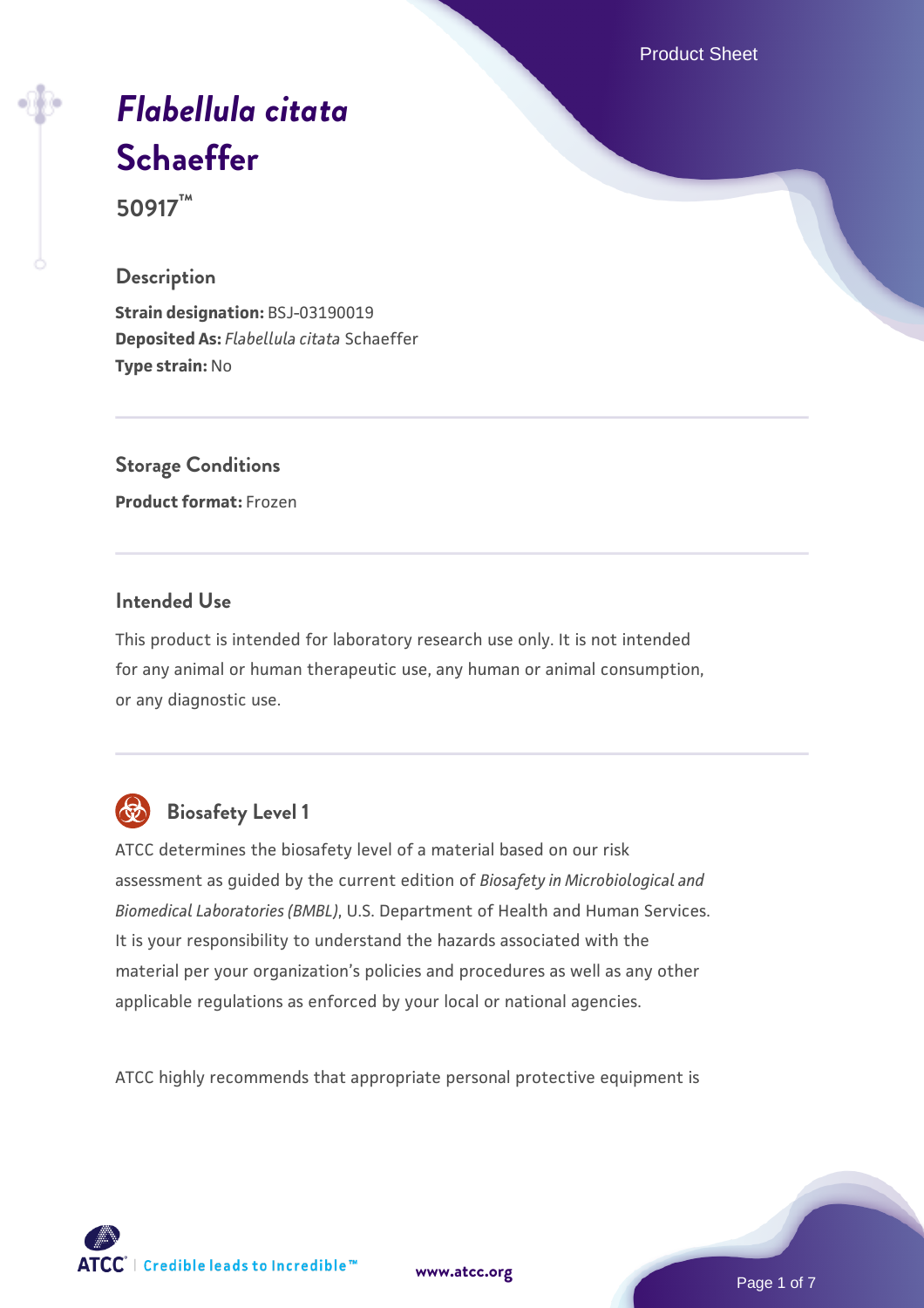always used when handling vials. For cultures that require storage in liquid nitrogen, it is important to note that some vials may leak when submersed in liquid nitrogen and will slowly fill with liquid nitrogen. Upon thawing, the conversion of the liquid nitrogen back to its gas phase may result in the vial exploding or blowing off its cap with dangerous force creating flying debris. Unless necessary, ATCC recommends that these cultures be stored in the vapor phase of liquid nitrogen rather than submersed in liquid nitrogen.

### **Certificate of Analysis**

For batch-specific test results, refer to the applicable certificate of analysis that can be found at www.atcc.org.

### **Growth Conditions**

**Medium:**  [ATCC Medium 1525: Seawater 802 medium](https://www.atcc.org/-/media/product-assets/documents/microbial-media-formulations/1/5/2/5/atcc-medium-1525.pdf?rev=a388414940634267b7071e94a0def7b3) **Instructions for complete medium:** ATCC Medium 1525 inoculated with *Klebsiella pneumoniae* subsp. *pneumoniae* (ATCC® 700831) **Temperature:** 25°C **Incubation:** grown with Klebsiella pneumoniae subsp. pneumoniae ATCC 700831 and mixed bacteria

### **Handling Procedures**

#### **Culture maintenance:**

Subculture every two weeks to a fresh T-25 flask of bacterized medium in the following manner:



**[www.atcc.org](http://www.atcc.org)**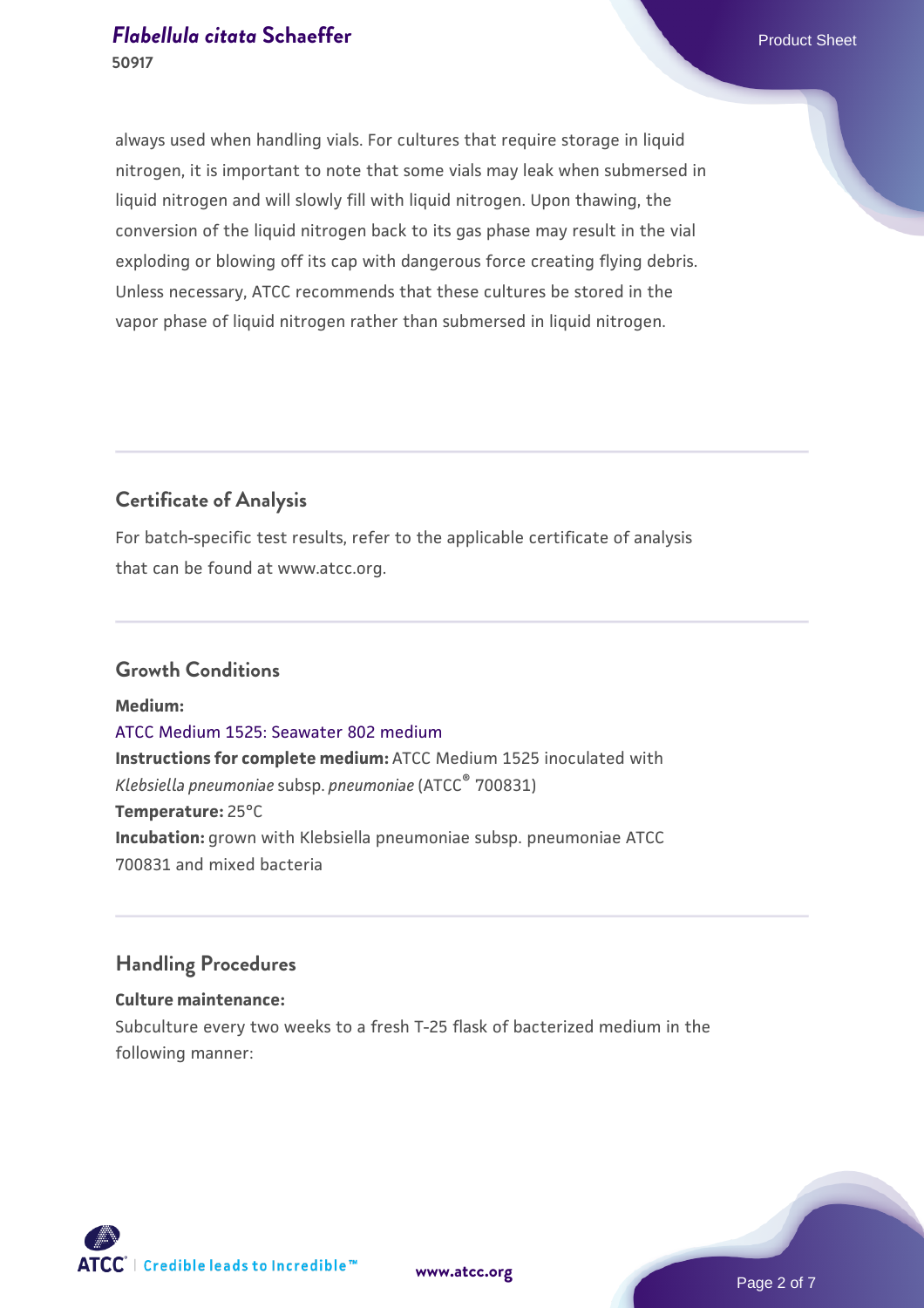**50917**

1. Vigorously agitate the flask and aseptically transfer 0.5 ml from a growing culture to a T-25 tissue culture flask containing 10.0 ml of ATCC medium 1525 bacterized with *Klebsiella pneumoniae* subsp. *pneumoniae* (ATCC® 700831)

2. Incubate flask at 25°C with the cap on tightly.

#### **Reagents for cryopreservation:**

Cryoprotective Solution

DMSO 2.0 ml

Fresh growth medium w/o bacteria 3.0 ml

**Cryopreservation:** 1. Mix the components in the order listed. When the medium is added to the DMSO the solution will warm up due to chemical heat.

2. Harvest cells from a culture that is at or near peak density by filtration and centrifugation at 800 x g for 5 min.

3. Adjust the concentration of cells at least  $2 \times 10^6$ /ml in fresh medium.

4. Mix the cell preparation and the cryoprotective solution in equal portions.

5. Dispense in 0.5 ml aliquots into 1.0 - 2.0 ml sterile plastic screw-capped cryules (special plastic vials for cryopreservation).

6. Place vials in a controlled rate freezing unit. From room temperature cool at -1°C/min to -40°C. If freezing unit can compensate for the heat of fusion, maintain rate at -1 C/min through heat of fusion. At -40°C plunge ampules into liquid nitrogen. Alternatively, place the vials in a Nalgene 1°C freezing apparatus. Place the apparatus at -80°C for 1.5 to 2 hours and then plunge ampules into liquid nitrogen. (The cooling rate in this apparatus is approximately

 $-1$ °C/min.)

7. Ampules are stored in either the vapor or liquid phase of a nitrogen refrigerator.

8. To establish a culture from the frozen state place the vial in a 35°C water bath. Immerse the vial to a level just above the surface of the frozen

**[www.atcc.org](http://www.atcc.org)**

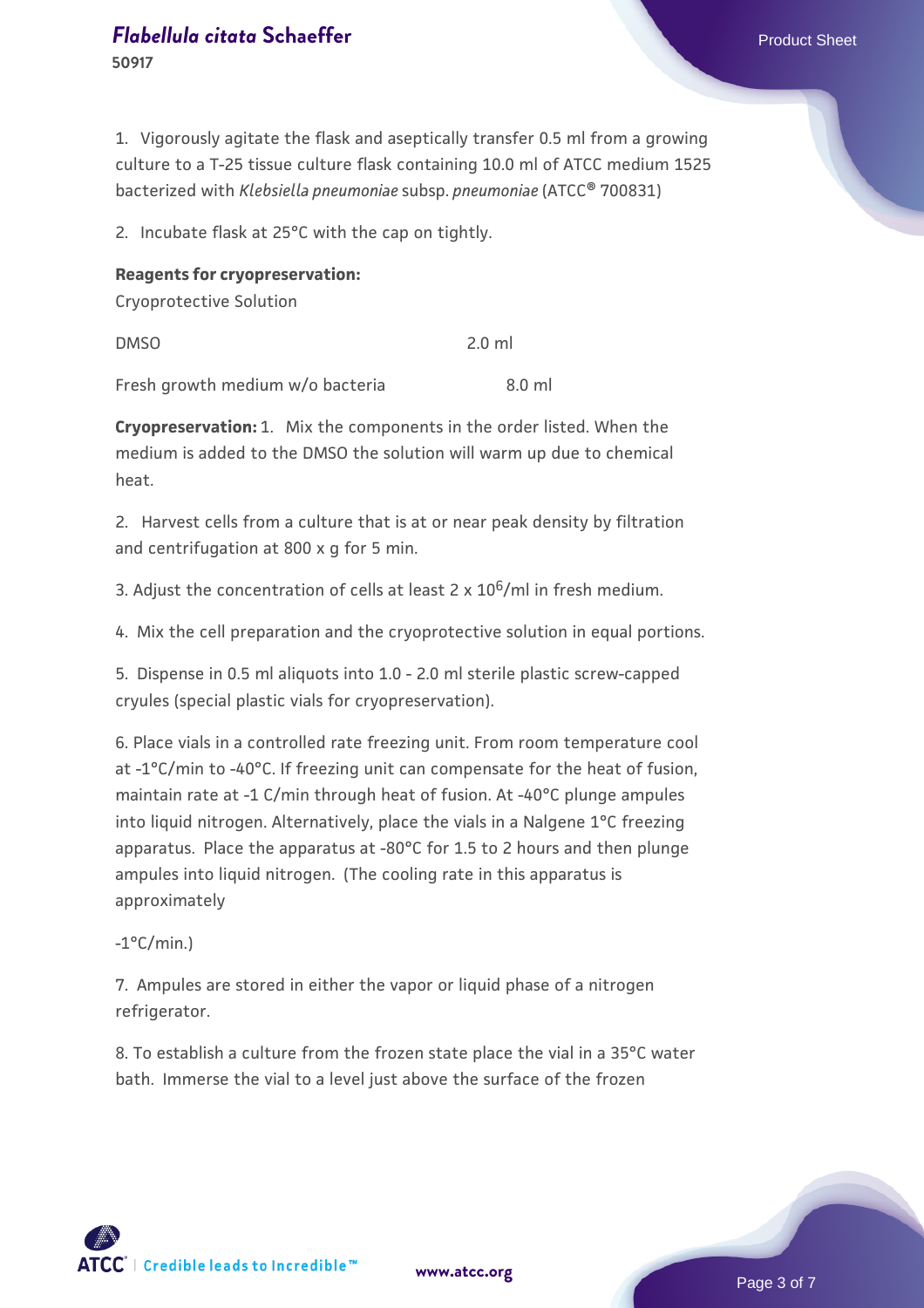material. Do not agitate the vial.

Immediately after thawing, do not leave in water bath, aseptically remove the contents of the ampule and inoculate into a T-25 tissue culture flask containing 10 ml ATCC medium 1525 bacterized with *Klebsiella pneumoniae* subsp. *pneumoniae* (ATCC<sup>®</sup> 700831).

9. Incubate at 25°C with the cap screwed on tightly.

10. Once the culture is established, vigorously agitate the flask and aseptically transfer 0.5 ml to 10.0 ml of bacterized ATCC medium 1525.

11. Follow the protocol for maintenance of culture.

#### **Notes**

Additional information on this culture is available on the ATCC web site at www.atcc.org.

While every effort is made to insure authenticity and reliability of strains on deposit, ATCC is not liable for damages arising from the misidentification or misrepresentation of cultures.

ATCC recommends that individuals contemplating commercial use of any culture first contact the originating investigator to negotiate an agreement. Third party distribution of this culture is discouraged, since this practice has resulted in the unintentional spreading of contaminated cultures.

© ATCC, 2001

ATCC is a registered trademark of the American Type Culture Collection

(09/01) TAN

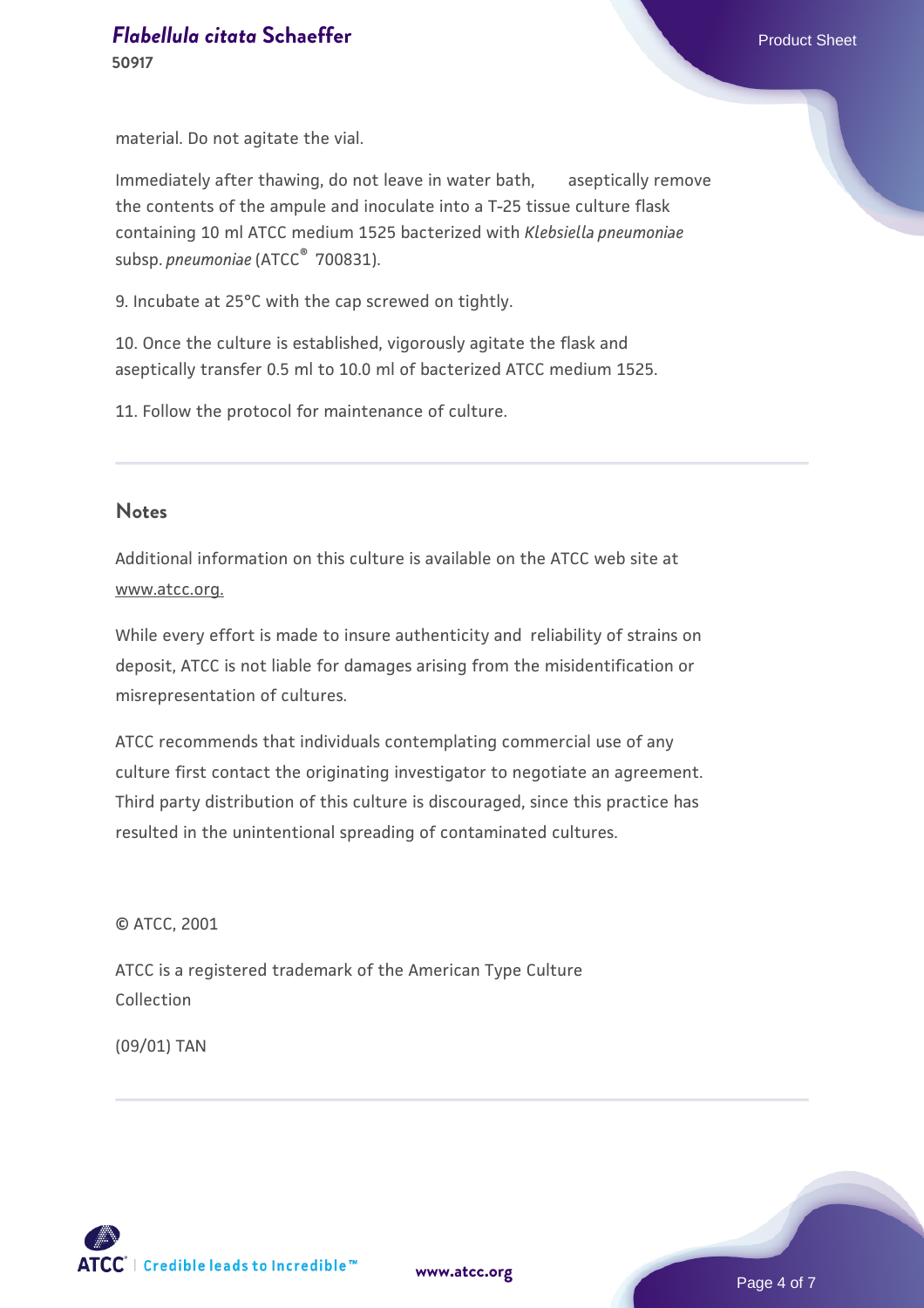**50917**

### **Material Citation**

If use of this material results in a scientific publication, please cite the material in the following manner: *Flabellula citata* Schaeffer (ATCC 50917)

### **References**

References and other information relating to this material are available at www.atcc.org.

### **Warranty**

The product is provided 'AS IS' and the viability of ATCC® products is warranted for 30 days from the date of shipment, provided that the customer has stored and handled the product according to the information included on the product information sheet, website, and Certificate of Analysis. For living cultures, ATCC lists the media formulation and reagents that have been found to be effective for the product. While other unspecified media and reagents may also produce satisfactory results, a change in the ATCC and/or depositor-recommended protocols may affect the recovery, growth, and/or function of the product. If an alternative medium formulation or reagent is used, the ATCC warranty for viability is no longer valid. Except as expressly set forth herein, no other warranties of any kind are provided, express or implied, including, but not limited to, any implied warranties of merchantability, fitness for a particular purpose, manufacture according to cGMP standards, typicality, safety, accuracy, and/or noninfringement.

### **Disclaimers**

This product is intended for laboratory research use only. It is not intended

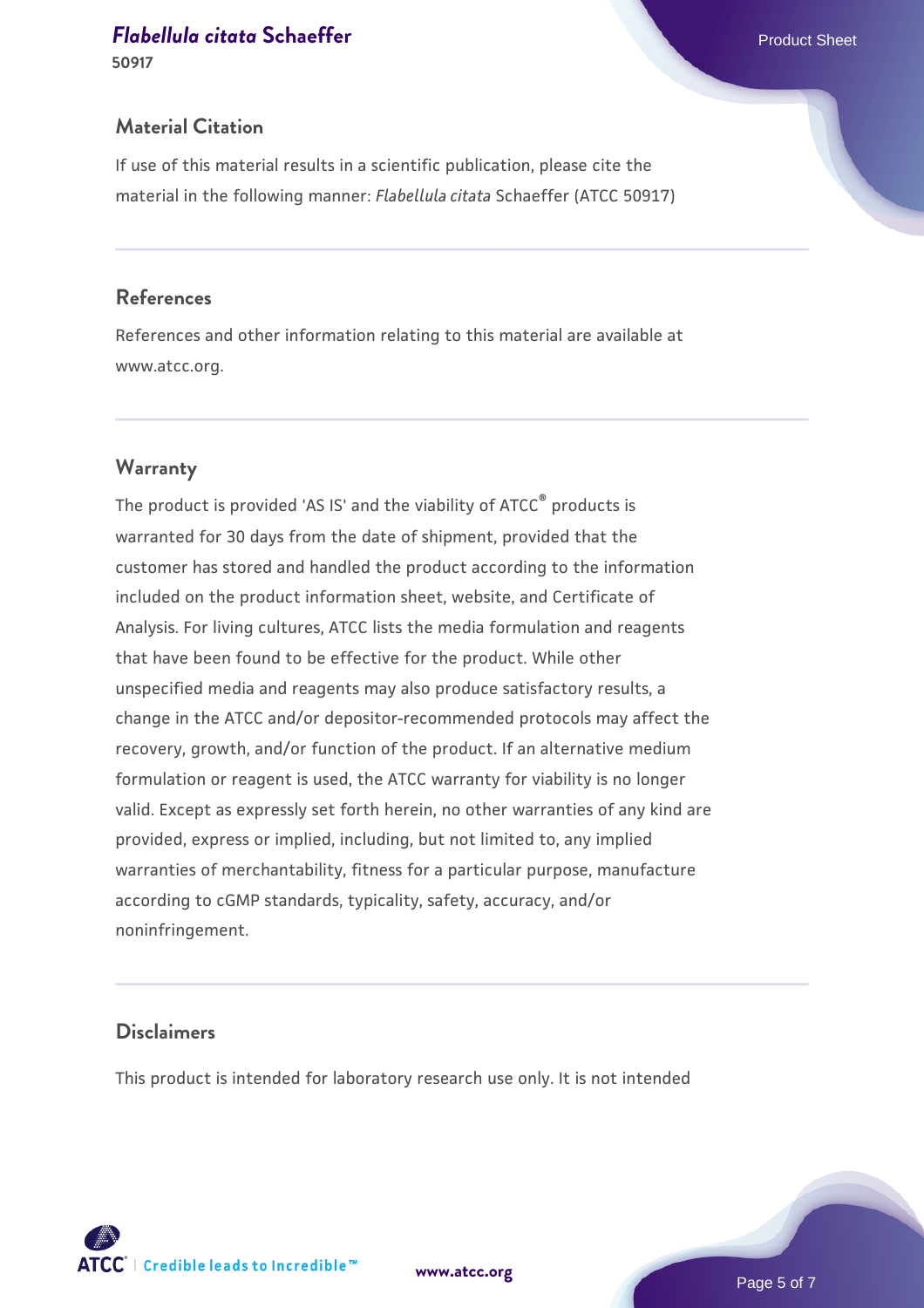for any animal or human therapeutic use, any human or animal consumption, or any diagnostic use. Any proposed commercial use is prohibited without a license from ATCC.

While ATCC uses reasonable efforts to include accurate and up-to-date information on this product sheet, ATCC makes no warranties or representations as to its accuracy. Citations from scientific literature and patents are provided for informational purposes only. ATCC does not warrant that such information has been confirmed to be accurate or complete and the customer bears the sole responsibility of confirming the accuracy and completeness of any such information.

This product is sent on the condition that the customer is responsible for and assumes all risk and responsibility in connection with the receipt, handling, storage, disposal, and use of the ATCC product including without limitation taking all appropriate safety and handling precautions to minimize health or environmental risk. As a condition of receiving the material, the customer agrees that any activity undertaken with the ATCC product and any progeny or modifications will be conducted in compliance with all applicable laws, regulations, and guidelines. This product is provided 'AS IS' with no representations or warranties whatsoever except as expressly set forth herein and in no event shall ATCC, its parents, subsidiaries, directors, officers, agents, employees, assigns, successors, and affiliates be liable for indirect, special, incidental, or consequential damages of any kind in connection with or arising out of the customer's use of the product. While reasonable effort is made to ensure authenticity and reliability of materials on deposit, ATCC is not liable for damages arising from the misidentification or misrepresentation of such materials.

Please see the material transfer agreement (MTA) for further details regarding the use of this product. The MTA is available at www.atcc.org.

### **Copyright and Trademark Information**

© ATCC 2021. All rights reserved. ATCC is a registered trademark of the American Type Culture Collection.